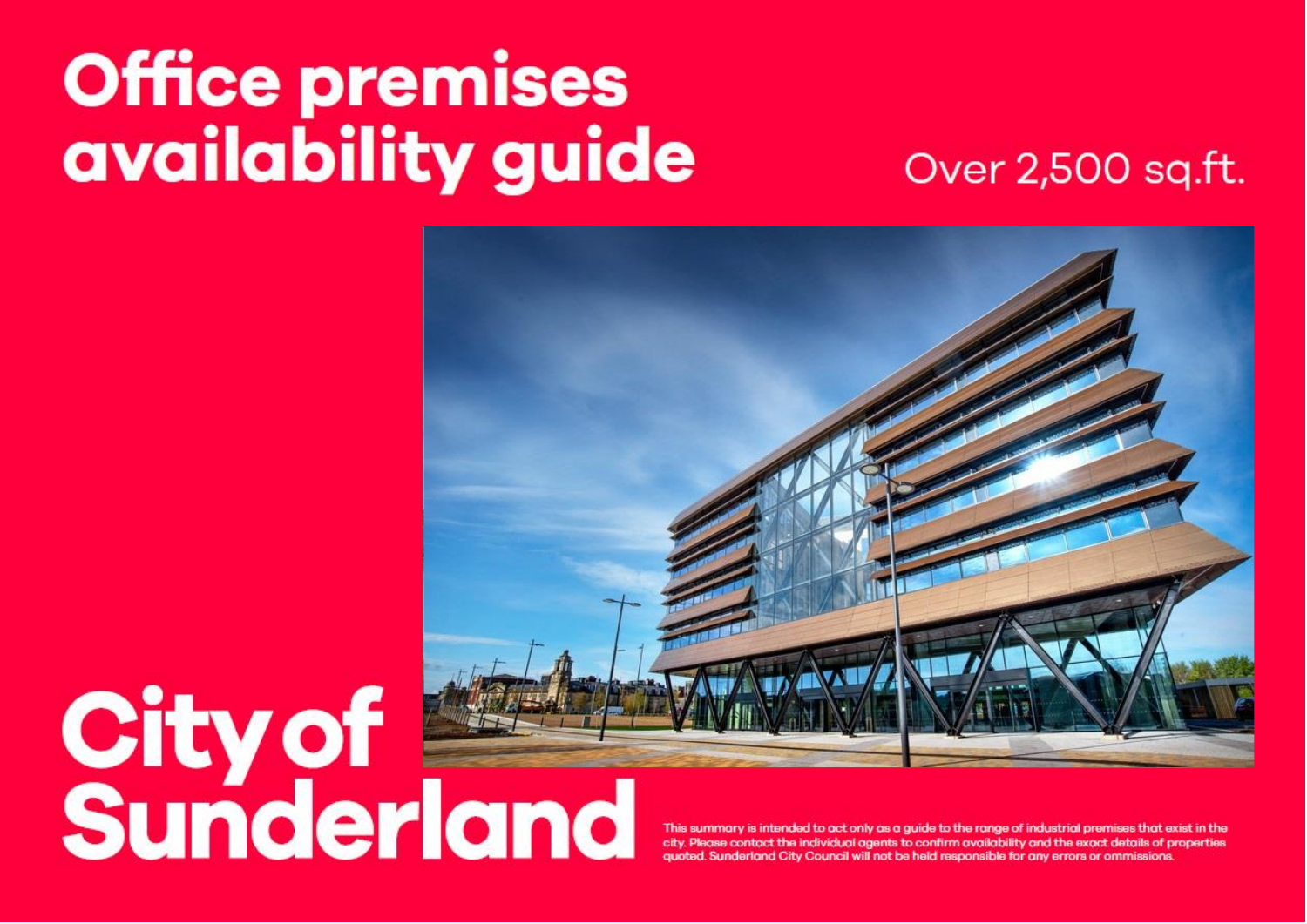| <b>Location</b>                                                                                                | Area                | Size (sq.ft.) | Size (sq.m.) | Rent<br>(annual) | <b>Rent</b><br>(per sq.ft.) | <b>Property Features</b>                                                                                                                                                             | <b>Agents</b>                                                                      |
|----------------------------------------------------------------------------------------------------------------|---------------------|---------------|--------------|------------------|-----------------------------|--------------------------------------------------------------------------------------------------------------------------------------------------------------------------------------|------------------------------------------------------------------------------------|
| <b>Teleport House</b><br>Doxford International<br>SR3 3XD                                                      | Sunderland<br>South | 2,600         | 242          | £26,000          | £10.00                      | Suite in a modern two-storey<br>office building. Dedicated<br>parking (6 spaces).<br>Website                                                                                         | Knight Frank<br>0191 - 221 2211                                                    |
| Unit 2C<br><b>Hylton Park</b><br><b>Sunderland Enterprise Park</b><br>SR5 3HD                                  | Sunderland<br>North | 2,813         | 261          | £25,317          | £9.00                       | Pavilion-style self-contained<br>office suites. Car parking.<br><b>Website</b> (Naylors Gavin Black)<br>/ Website (Knight Frank)                                                     | <b>Naylors Gavin Black</b><br>0191 - 232 7030 /<br>Knight Frank<br>0191 - 221 2211 |
| <b>West Quay Court</b><br>Sunderland Enterprise Park<br>SR5 2TE                                                | Sunderland<br>North | 3.317         | 308          | £25.000          | £7.54                       | Modern hybrid premises with<br>ground floor warehouse and<br>first floor offices. Units 2-6<br>available (includes pairs that<br>could be combined, giving<br>6,634 sq.ft.). Website | Naylors Gavin Black<br>0191 - 211 1564                                             |
| <b>Avalon House</b><br>(ground floor)<br>St. Catherine's Court<br><b>Sunderland Enterprise Park</b><br>SR5 3XJ | Sunderland<br>North | 3,575         | 332          | £32,175          | £9.00                       | High quality office suite with<br>dedicated parking spaces.<br>Incentives may be available.<br>Website                                                                               | Lofthouse & Partners<br>0191 - 565 8844                                            |
| <b>Biscop House</b><br><b>Villiers Street</b><br><b>SR1 1ER</b>                                                | City Centre         | 3,820         | 33           | £27,500          | £7.20                       | New open plan office suite.<br>Freehold may be available.<br>Website                                                                                                                 | Michael Hodgson<br>0191 - 565 7000                                                 |

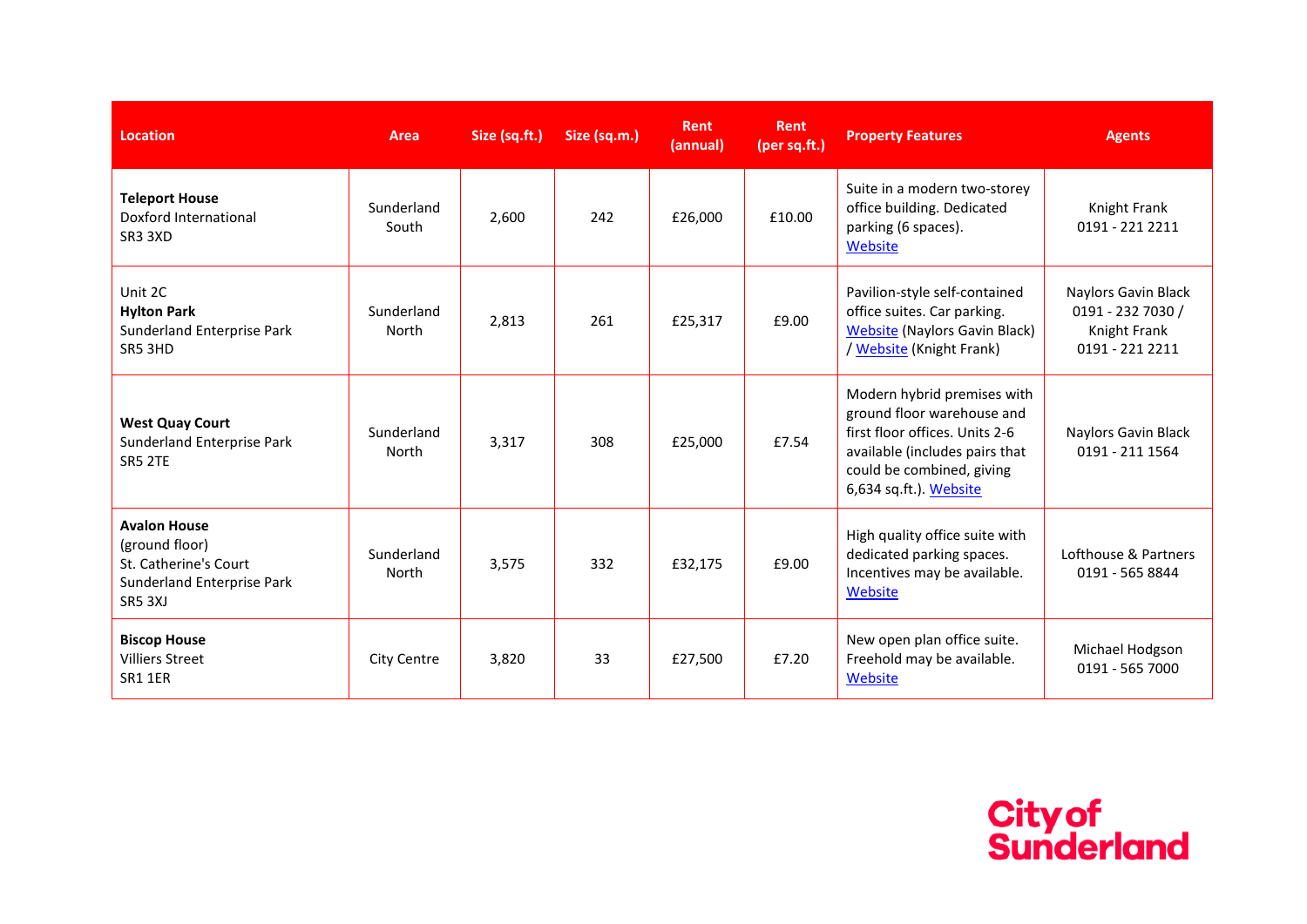| <b>Location</b>                                                               | Area                | Size (sq.ft.) | Size (sq.m.) | Rent<br>(annual) | <b>Rent</b><br>(per sq.ft.) | <b>Property Features</b>                                                                                                                                                         | <b>Agents</b>                                                                      |
|-------------------------------------------------------------------------------|---------------------|---------------|--------------|------------------|-----------------------------|----------------------------------------------------------------------------------------------------------------------------------------------------------------------------------|------------------------------------------------------------------------------------|
| <b>Teleport House</b><br>Doxford International<br>SR3 3XD                     | Sunderland<br>South | 3,978         | 377          | £39,780          | £10.00                      | Suite in a modern two-storey<br>office building. Dedicated<br>parking (13 spaces).<br>Website                                                                                    | Knight Frank<br>0191 - 221 2211                                                    |
| <b>Loftus House</b><br>Colima Avenue<br>SR5 3XB                               | Sunderland<br>North | 4,133         | 384          | £33,064          | £8.00                       | Open plan first floor suite in a<br>modern office building.<br>Additional meeting rooms<br>available for hire. Car parking.<br>Website                                           | Naylors Gavin Black<br>0191 - 232 7030                                             |
| The Beam<br>Vaux<br>SR13AD                                                    | City Centre         | 5,046         | 469          | £93,351          | £18.50                      | New 'Grade A' office building,<br>arranged over five floors.<br>Prestigious location. Ground<br>floor suite.<br><b>Website (Naylors Gavin Black)</b><br>/ Website (Knight Frank) | <b>Naylors Gavin Black</b><br>0191 - 232 7030 /<br>Knight Frank<br>0191 - 221 2211 |
| Unit 1A<br><b>Hylton Park</b><br><b>Sunderland Enterprise Park</b><br>SR5 3HD | Sunderland<br>North | 5,634         | 523          | £45,072          | £8.00                       | Pavilion-style self-contained<br>office suite. Car parking.<br><b>Website</b> (Naylors Gavin Black)<br>/ Website (Knight Frank)                                                  | Naylors Gavin Black<br>0191 - 232 7030 /<br>Knight Frank<br>0191 - 221 2211        |

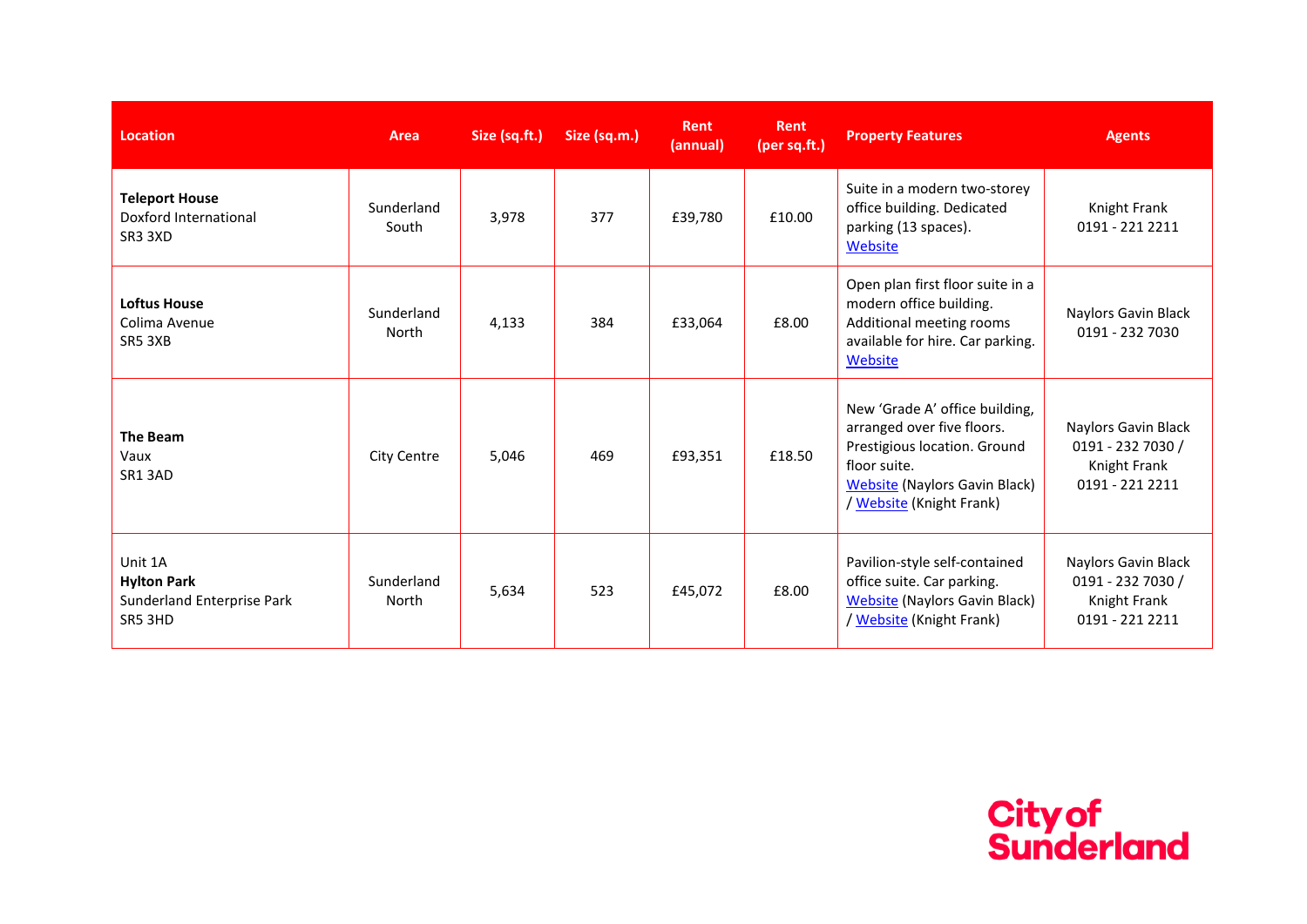| <b>Location</b>                                                                                               | <b>Area</b>          | Size (sq.ft.) | Size (sq.m.) | Rent<br>(annual)    | <b>Rent</b><br>(per sq.ft.) | <b>Property Features</b>                                                                                                                                                      | <b>Agents</b>                                                                      |
|---------------------------------------------------------------------------------------------------------------|----------------------|---------------|--------------|---------------------|-----------------------------|-------------------------------------------------------------------------------------------------------------------------------------------------------------------------------|------------------------------------------------------------------------------------|
| <b>The Beam</b><br>Vaux<br>SR13AD                                                                             | City Centre          | 5,643         | 524          | £104,396            | £18.50                      | New 'Grade A' office building,<br>arranged over five floors.<br>Prestigious location.<br>Mezzanine suite.<br><b>Website (Naylors Gavin Black)</b><br>/ Website (Knight Frank) | Naylors Gavin Black<br>0191 - 232 7030 /<br>Knight Frank<br>0191 - 221 2211        |
| Unit 2A<br><b>Hylton Park</b><br>Sunderland Enterprise Park<br>SR5 3HD                                        | Sunderland<br>North  | 5,717         | 531          | £45,736             | £8.00                       | Pavilion-style self-contained<br>office suites. Car parking.<br><b>Website (Naylors Gavin Black)</b><br>/ Website (Knight Frank)                                              | <b>Naylors Gavin Black</b><br>0191 - 232 7030 /<br>Knight Frank<br>0191 - 221 2211 |
| Unit B<br><b>Colima Avenue</b><br>Sunderland Enterprise park<br>SR5 3XE                                       | Sunderland<br>North  | 5,801         | 539          | Upon<br>application | Upon<br>application         | Modern office unit with 13<br>parking spaces. Former<br><b>Carrier Rental Systems</b><br>premises. Website                                                                    | Naylors Gavin Black<br>0191 - 232 7030                                             |
| <b>Avalon House</b><br>(first floor)<br>St. Catherine's Court<br><b>Sunderland Enterprise Park</b><br>SR5 3XJ | Sunderland<br>North  | 8,317         | 773          | £74,853             | £9.00                       | High quality office suite with<br>dedicated parking spaces.<br>Incentives may be available.<br>Can be subdivided.<br>Website                                                  | Lofthouse & Partners<br>0191 - 565 8844                                            |
| 'Franklin'<br>2 Mandarin Road<br>Rainton Bridge Business Park<br>DH4 5RA                                      | Houghton &<br>Hetton | 8,860         | 823          | £128,470            | £14.50                      | Modern, high quality office<br>accommodation on a<br>prestigious site with generous<br>parking. Incentives available.<br>Website                                              | Knight Frank<br>0191 - 221 2211                                                    |

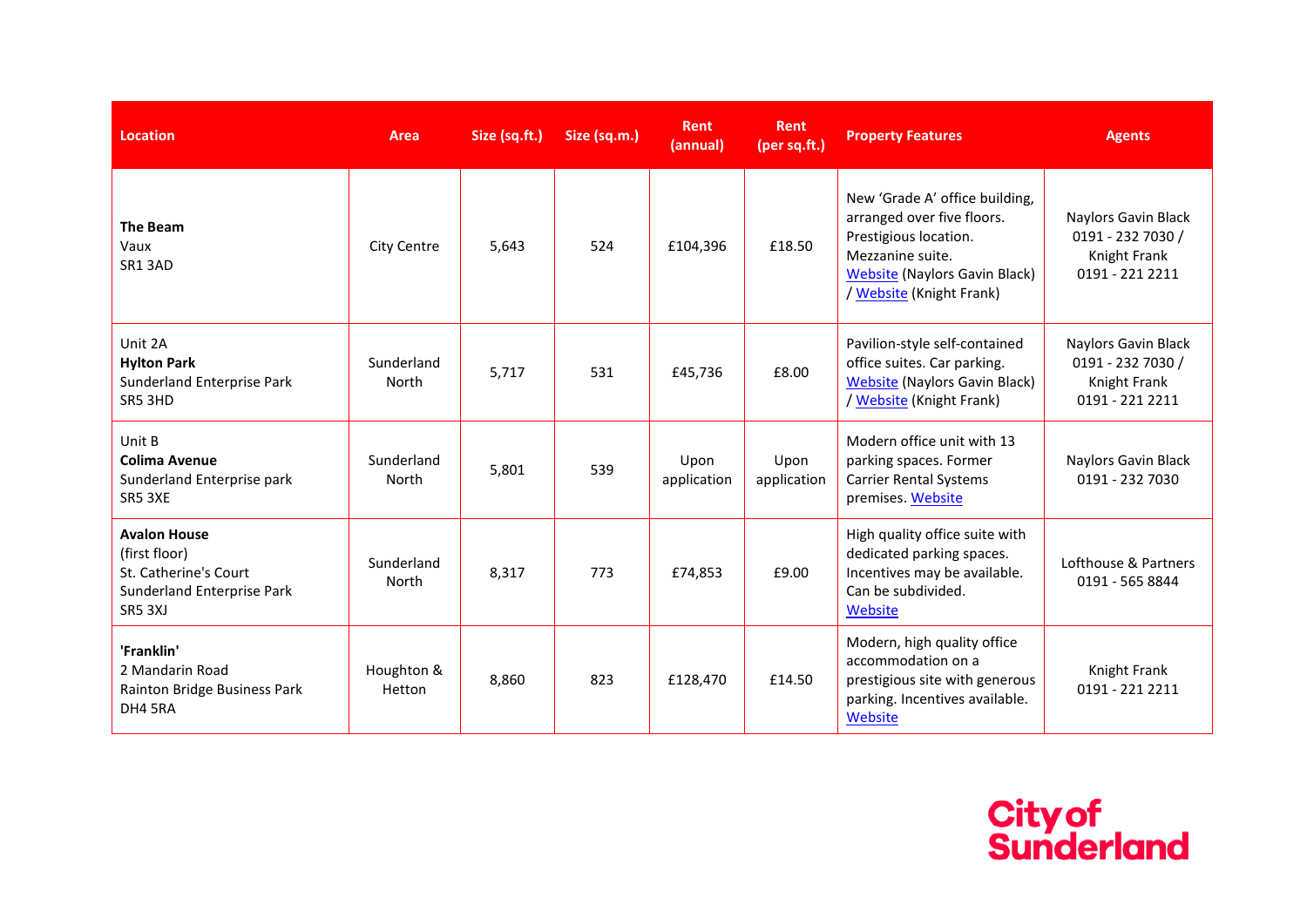| <b>Location</b>                                                           | Area                 | Size (sq.ft.) | Size (sq.m.) | <b>Rent</b><br>(annual) | <b>Rent</b><br>(per sq.ft.) | <b>Property Features</b>                                                                                                                                                                     | <b>Agents</b>                                                               |
|---------------------------------------------------------------------------|----------------------|---------------|--------------|-------------------------|-----------------------------|----------------------------------------------------------------------------------------------------------------------------------------------------------------------------------------------|-----------------------------------------------------------------------------|
| 'Alexander'<br>1 Mandarin Road<br>Rainton Bridge Business Park<br>DH4 5RA | Houghton &<br>Hetton | 9,019         | 838          | £117,247                | £13.00                      | Modern, high quality office<br>accommodation in a multi-let<br>building on a prestigious site.<br>52 parking spaces. Second<br>floor suite (previously<br>occupied by JPI Media).<br>Website | Ashley Smith<br>0191 - 384 2733 /<br>Rapleys<br>0370 777 6292               |
| 7 Camberwell Way<br>Moorside Park<br>Doxford<br>SR3 3XN                   | Sunderland<br>South  | 9,253         | 860          | £115,663                | £12.50                      | First floor office<br>accommodation. 24/7 access<br>and security. High capacity,<br>resilient IT connectivity. Car<br>parking. Flexible terms.<br>Website                                    | Avison Young<br>0191 - 269 0508                                             |
| The Beam<br>Vaux<br>SR13AD                                                | City Centre          | 10,881        | 1,011        | £201,299                | £18.50                      | New 'Grade A' office building,<br>arranged over five floors.<br>Prestigious location. Second<br>floor suite.<br><b>Website</b> (Naylors Gavin Black)<br>/ Website (Knight Frank)             | Naylors Gavin Black<br>0191 - 232 7030 /<br>Knight Frank<br>0191 - 221 2211 |

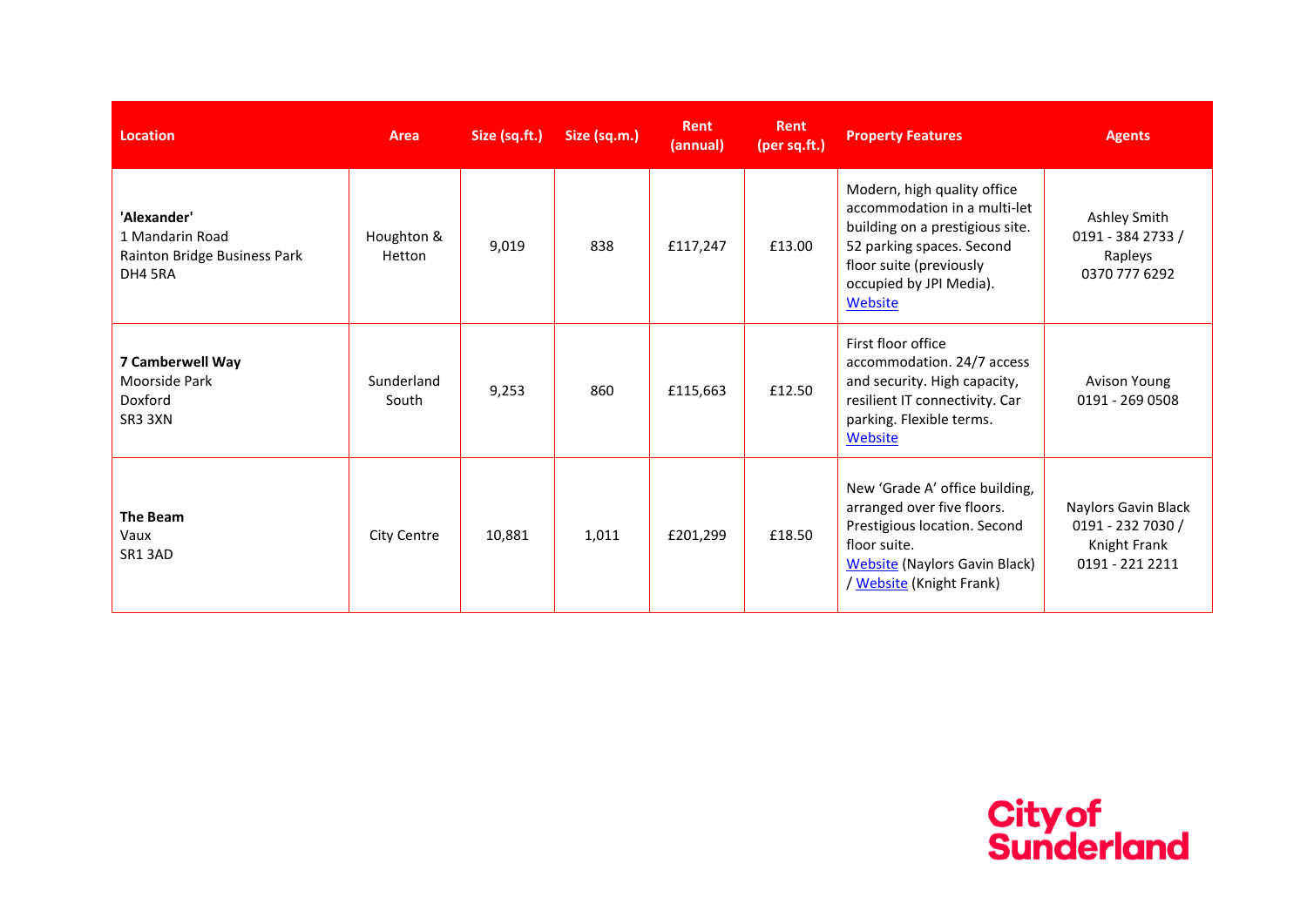| <b>Location</b>                                                                           | <b>Area</b>         | Size (sq.ft.)                 | Size (sq.m.)                  | Rent<br>(annual)    | Rent<br>(per sq.ft.) | <b>Property Features</b>                                                                                                                                                                                                                               | <b>Agents</b>                                                              |
|-------------------------------------------------------------------------------------------|---------------------|-------------------------------|-------------------------------|---------------------|----------------------|--------------------------------------------------------------------------------------------------------------------------------------------------------------------------------------------------------------------------------------------------------|----------------------------------------------------------------------------|
| <b>Future Technology Centre</b><br><b>Barmston Court</b><br>Nissan Way<br><b>NE38 8LE</b> | Washington          | 18,608<br>(12,773 un-<br>let) | 1,729<br>$(1,187$ un-<br>let) | n/a                 | n/a                  | Modern office building<br>arranged over two floors.<br>Ample parking. Freehold<br>available (£1,950,000). (Part<br>of the first floor (3,678 sq.ft.)<br>is let to Curtis Instruments,<br>generating rental income of<br>£36,780 per annum.)<br>Website | Naylors Gavin Black<br>0191 - 232 7030                                     |
| <b>Tenon House</b><br>Ferryboat Lane<br>SR5 3JN                                           | Sunderland<br>North | 19,562                        | 1,817                         | Upon<br>application | Upon<br>application  | Modern office building<br>arranged over three floors,<br>with 97 car parking spaces.<br>May subdivide (from 6,495<br>sq.ft.). Freehold available<br>(£975,000). Website                                                                                | <b>Avison Young</b><br>0191 - 269 0508                                     |
| <b>City Hall</b><br>Plater Way<br>SR13AA                                                  | <b>City Centre</b>  | 22,240                        | 2,066                         | Upon<br>application | Upon<br>application  | New 'Grade A' office<br>accommodation with<br>reception, coffee shop,<br>touchdown space. Prestigious<br>location. Subdivisible (suites<br>from 3,434 sq.ft.).<br><b>Preliminary Website</b>                                                           | <b>BNP Paribas</b><br>$0191 - 2275737/$<br>Knight Frank<br>0191 - 221 2211 |

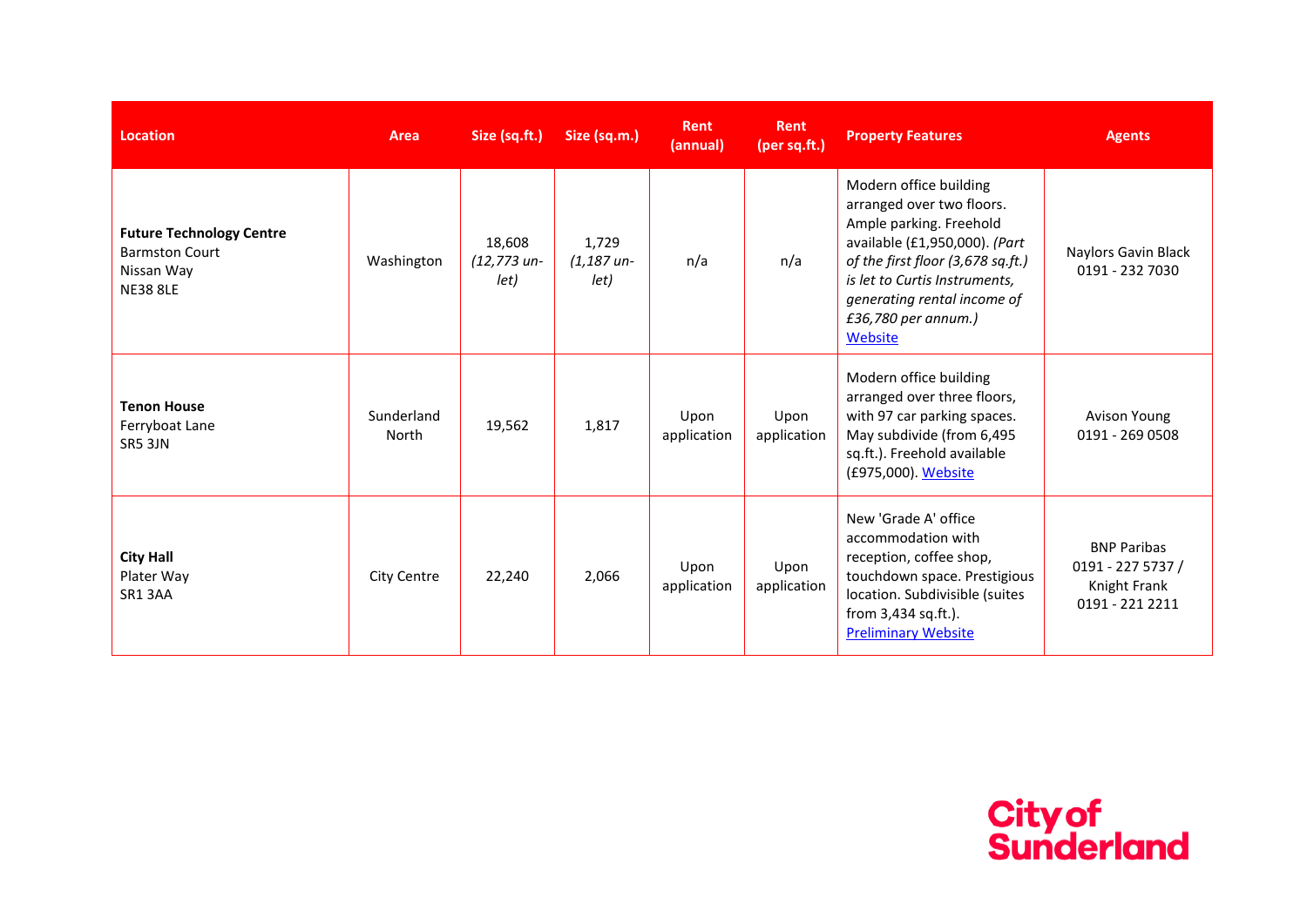| <b>Location</b>                                                                    | Area                 | Size (sq.ft.) | Size (sq.m.) | <b>Rent</b><br>(annual) | <b>Rent</b><br>(per sq.ft.) | <b>Property Features</b>                                                                                                                                                                                            | <b>Agents</b>                                                                     |
|------------------------------------------------------------------------------------|----------------------|---------------|--------------|-------------------------|-----------------------------|---------------------------------------------------------------------------------------------------------------------------------------------------------------------------------------------------------------------|-----------------------------------------------------------------------------------|
| <b>One Victory Way</b><br>Doxford International<br>SR3 3XL                         | Sunderland<br>South  | 32,104        | 2,983        | £385,248                | £12.00                      | Modern, detached office<br>building arranged over three<br>floors, with 168 parking<br>spaces. High profile location.<br>Former Parseq premises.<br>Website (BNP Paribas) /<br><b>Website</b> (Naylors Gavin Black) | <b>BNP Paribas</b><br>0191 - 227 5737 /<br>Naylors Gavin Black<br>0191 - 232 7030 |
| <b>Waterside House</b><br>Sunderland Enterprise Park<br><b>SR5 2TZ</b>             | Sunderland<br>North  | 36,718        | 3,411        | £385,539                | £10.50                      | Modern office building<br>arranged over three floors.<br>May subdivide (from 581<br>sq.ft. suites to 12,253 sq.ft.<br>floors). Air-conditioned.<br>Freehold may be available.<br>Website                            | Knight Frank<br>0191 - 221 2211                                                   |
| <b>Solar House</b><br>Doxford International<br>SR3 3XW                             | Sunderland<br>South  | 36,823        | 3,421        | Upon<br>application     | Upon<br>application         | Modern office building, fully<br>furnished, with 554<br>workstations. Parking for 184<br>cars. May subdivide (from<br>5,565 sq.ft.). Former<br>Computershare premises.<br>Website                                   | Cushman & Wakefield<br>0191 - 223 5710                                            |
| <b>Endeavour House</b><br><b>Doxford International Business</b><br>Park<br>SR3 3XL | Houghton &<br>Hetton | 38,990        | 3,622        | Upon<br>application     | Upon<br>application         | Modern office premises with<br>free parking. Staff restaurant<br>and gym. A wing is available<br>within premises currently<br>occupied by EDF Energy.<br>Website                                                    | Knight Frank<br>0191 - 640 7981                                                   |